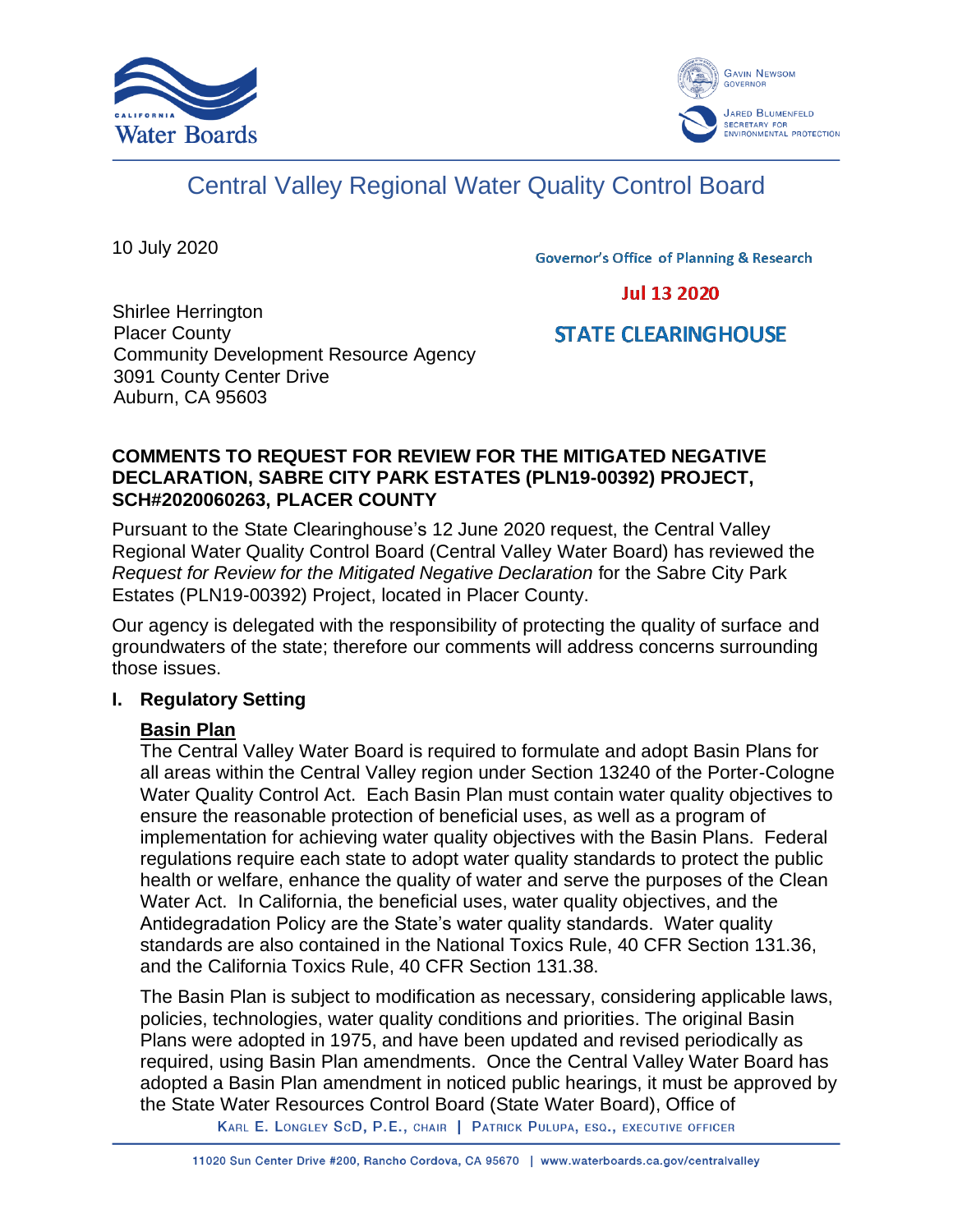Administrative Law (OAL) and in some cases, the United States Environmental Protection Agency (USEPA). Basin Plan amendments only become effective after they have been approved by the OAL and in some cases, the USEPA. Every three (3) years, a review of the Basin Plan is completed that assesses the appropriateness of existing standards and evaluates and prioritizes Basin Planning issues. For more information on the *Water Quality Control Plan for the Sacramento and San Joaquin River Basins*, please visit our website:

[http://www.waterboards.ca.gov/centralvalley/water\\_issues/basin\\_plans/](http://www.waterboards.ca.gov/centralvalley/water_issues/basin_plans/)

#### **Antidegradation Considerations**

All wastewater discharges must comply with the Antidegradation Policy (State Water Board Resolution 68-16) and the Antidegradation Implementation Policy contained in the Basin Plan. The Antidegradation Implementation Policy is available on page 74 at:

#### https://www.waterboards.ca.gov/centralvalley/water\_issues/basin\_plans/sacsjr\_2018 05.pdf

#### In part it states:

*Any discharge of waste to high quality waters must apply best practicable treatment or control not only to prevent a condition of pollution or nuisance from occurring, but also to maintain the highest water quality possible consistent with the maximum benefit to the people of the State.*

*This information must be presented as an analysis of the impacts and potential impacts of the discharge on water quality, as measured by background concentrations and applicable water quality objectives.*

The antidegradation analysis is a mandatory element in the National Pollutant Discharge Elimination System and land discharge Waste Discharge Requirements (WDRs) permitting processes. The environmental review document should evaluate potential impacts to both surface and groundwater quality.

#### **II. Permitting Requirements**

#### **Construction Storm Water General Permit**

Dischargers whose project disturb one or more acres of soil or where projects disturb less than one acre but are part of a larger common plan of development that in total disturbs one or more acres, are required to obtain coverage under the General Permit for Storm Water Discharges Associated with Construction Activities (Construction General Permit), Construction General Permit Order No. 2009-009- DWQ. Construction activity subject to this permit includes clearing, grading, grubbing, disturbances to the ground, such as stockpiling, or excavation, but does not include regular maintenance activities performed to restore the original line, grade, or capacity of the facility. The Construction General Permit requires the development and implementation of a Storm Water Pollution Prevention Plan (SWPPP). For more information on the Construction General Permit, visit the State Water Resources Control Board website at: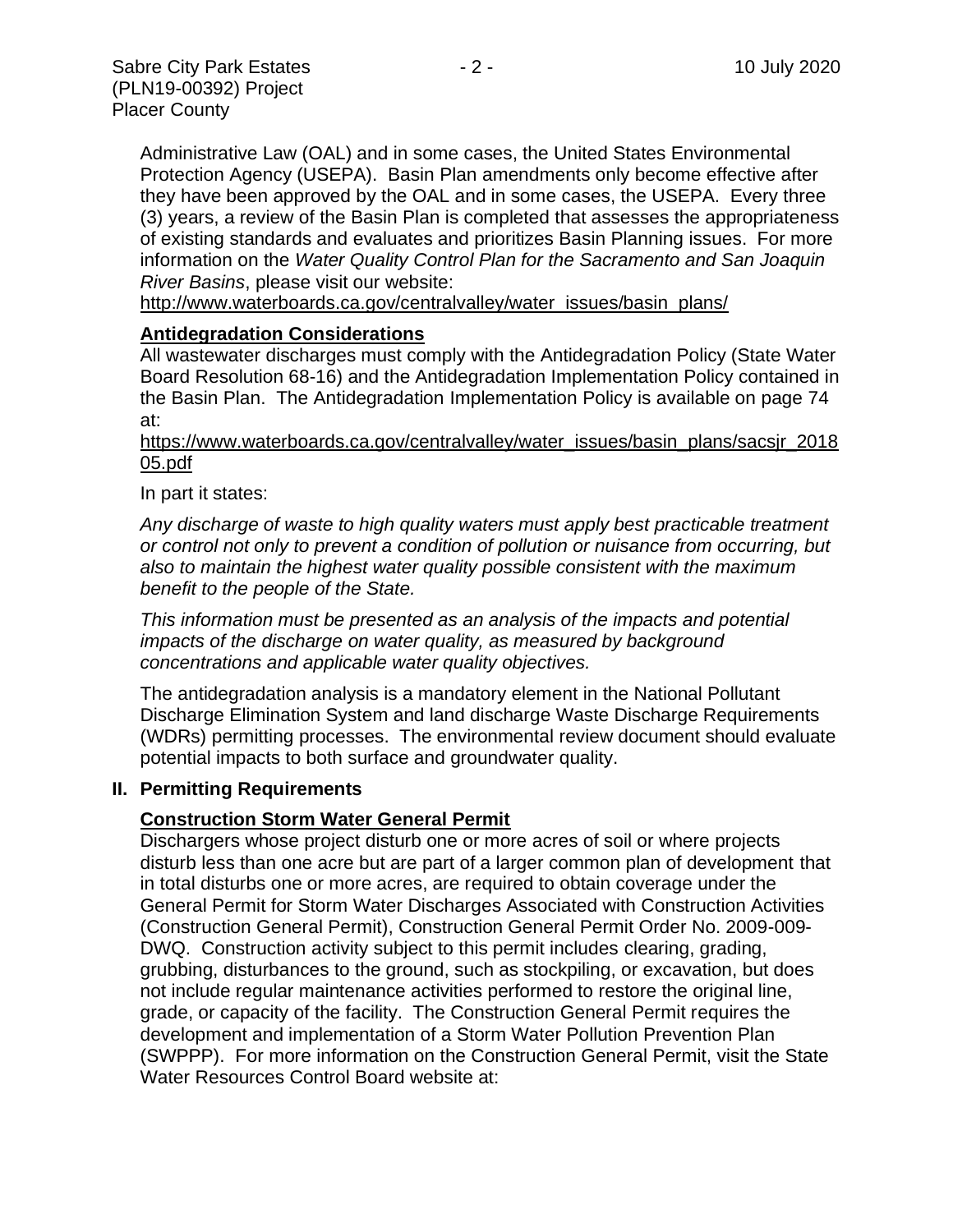[http://www.waterboards.ca.gov/water\\_issues/programs/stormwater/constpermits.sht](http://www.waterboards.ca.gov/water_issues/programs/stormwater/constpermits.shtml) [ml](http://www.waterboards.ca.gov/water_issues/programs/stormwater/constpermits.shtml)

#### **Phase I and II Municipal Separate Storm Sewer System (MS4) Permits<sup>1</sup>**

The Phase I and II MS4 permits require the Permittees reduce pollutants and runoff flows from new development and redevelopment using Best Management Practices (BMPs) to the maximum extent practicable (MEP). MS4 Permittees have their own development standards, also known as Low Impact Development (LID)/postconstruction standards that include a hydromodification component. The MS4 permits also require specific design concepts for LID/post-construction BMPs in the early stages of a project during the entitlement and CEQA process and the development plan review process.

For more information on which Phase I MS4 Permit this project applies to, visit the Central Valley Water Board website at:

http://www.waterboards.ca.gov/centralvalley/water\_issues/storm\_water/municipal\_p ermits/

For more information on the Phase II MS4 permit and who it applies to, visit the State Water Resources Control Board at:

http://www.waterboards.ca.gov/water\_issues/programs/stormwater/phase\_ii\_munici pal.shtml

#### **Industrial Storm Water General Permit**

Storm water discharges associated with industrial sites must comply with the regulations contained in the Industrial Storm Water General Permit Order No. 2014- 0057-DWQ. For more information on the Industrial Storm Water General Permit, visit the Central Valley Water Board website at:

http://www.waterboards.ca.gov/centralvalley/water\_issues/storm\_water/industrial\_ge neral\_permits/index.shtml

#### **Clean Water Act Section 404 Permit**

If the project will involve the discharge of dredged or fill material in navigable waters or wetlands, a permit pursuant to Section 404 of the Clean Water Act may be needed from the United States Army Corps of Engineers (USACE). If a Section 404 permit is required by the USACE, the Central Valley Water Board will review the permit application to ensure that discharge will not violate water quality standards. If the project requires surface water drainage realignment, the applicant is advised to contact the Department of Fish and Game for information on Streambed Alteration Permit requirements. If you have any questions regarding the Clean Water Act

<sup>&</sup>lt;sup>1</sup> Municipal Permits = The Phase I Municipal Separate Storm Water System (MS4) Permit covers medium sized Municipalities (serving between 100,000 and 250,000 people) and large sized municipalities (serving over 250,000 people). The Phase II MS4 provides coverage for small municipalities, including non-traditional Small MS4s, which include military bases, public campuses, prisons and hospitals.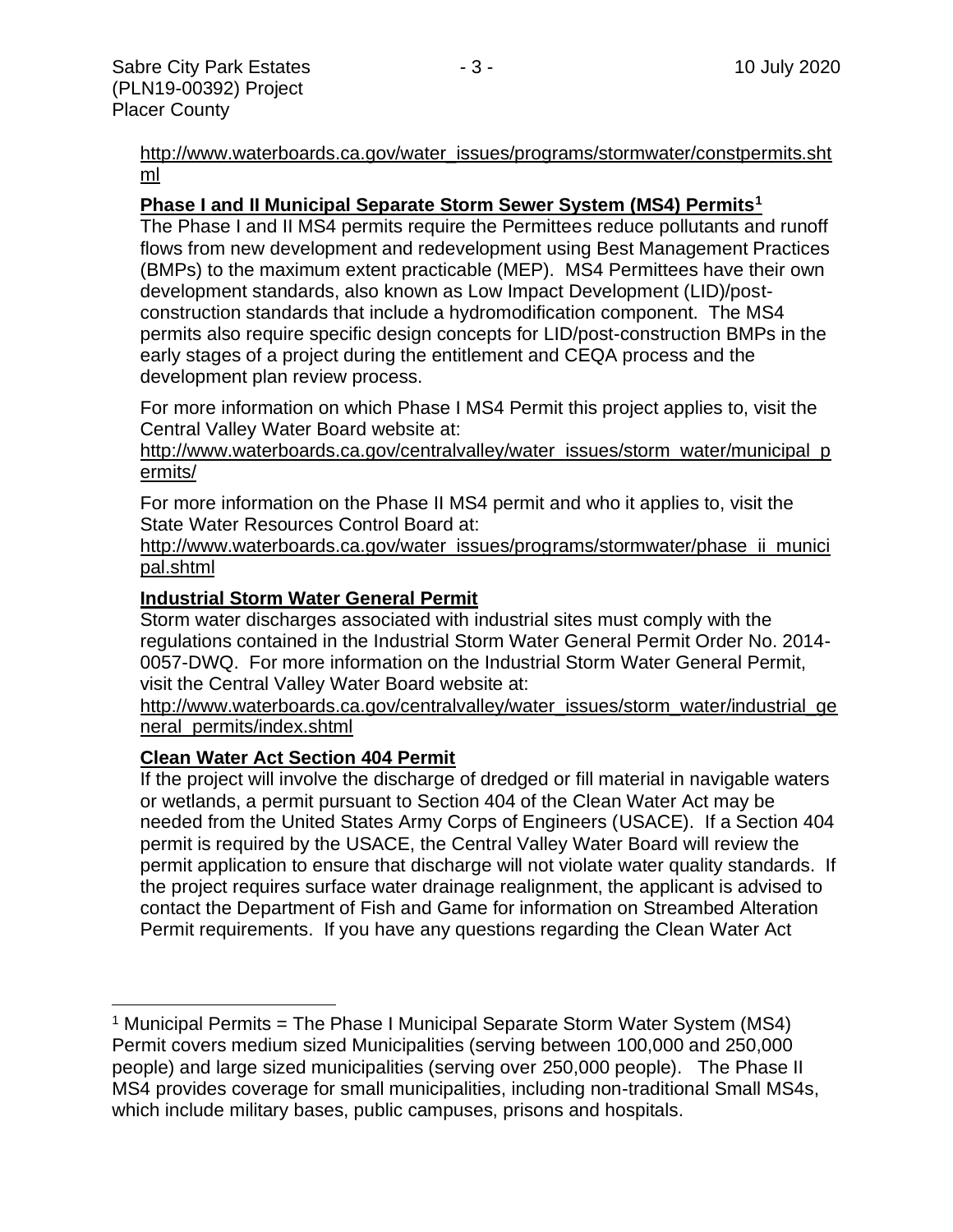Section 404 permits, please contact the Regulatory Division of the Sacramento District of USACE at (916) 557-5250.

#### **Clean Water Act Section 401 Permit – Water Quality Certification**

If an USACE permit (e.g., Non-Reporting Nationwide Permit, Nationwide Permit, Letter of Permission, Individual Permit, Regional General Permit, Programmatic General Permit), or any other federal permit (e.g., Section 10 of the Rivers and Harbors Act or Section 9 from the United States Coast Guard), is required for this project due to the disturbance of waters of the United States (such as streams and wetlands), then a Water Quality Certification must be obtained from the Central Valley Water Board prior to initiation of project activities. There are no waivers for 401 Water Quality Certifications. For more information on the Water Quality Certification, visit the Central Valley Water Board website at:

https://www.waterboards.ca.gov/centralvalley/water\_issues/water\_quality\_certificatio n/

#### **Waste Discharge Requirements – Discharges to Waters of the State**

If USACE determines that only non-jurisdictional waters of the State (i.e., "nonfederal" waters of the State) are present in the proposed project area, the proposed project may require a Waste Discharge Requirement (WDR) permit to be issued by Central Valley Water Board. Under the California Porter-Cologne Water Quality Control Act, discharges to all waters of the State, including all wetlands and other waters of the State including, but not limited to, isolated wetlands, are subject to State regulation. For more information on the Waste Discharges to Surface Water NPDES Program and WDR processes, visit the Central Valley Water Board website at:https://www.waterboards.ca.gov/centralvalley/water\_issues/waste\_to\_surface\_wat er/

Projects involving excavation or fill activities impacting less than 0.2 acre or 400 linear feet of non-jurisdictional waters of the state and projects involving dredging activities impacting less than 50 cubic yards of non-jurisdictional waters of the state may be eligible for coverage under the State Water Resources Control Board Water Quality Order No. 2004-0004-DWQ (General Order 2004-0004). For more information on the General Order 2004-0004, visit the State Water Resources Control Board website at:

https://www.waterboards.ca.gov/board\_decisions/adopted\_orders/water\_quality/200 4/wqo/wqo2004-0004.pdf

#### **Dewatering Permit**

If the proposed project includes construction or groundwater dewatering to be discharged to land, the proponent may apply for coverage under State Water Board General Water Quality Order (Low Threat General Order) 2003-0003 or the Central Valley Water Board's Waiver of Report of Waste Discharge and Waste Discharge Requirements (Low Threat Waiver) R5-2018-0085. Small temporary construction dewatering projects are projects that discharge groundwater to land from excavation activities or dewatering of underground utility vaults. Dischargers seeking coverage